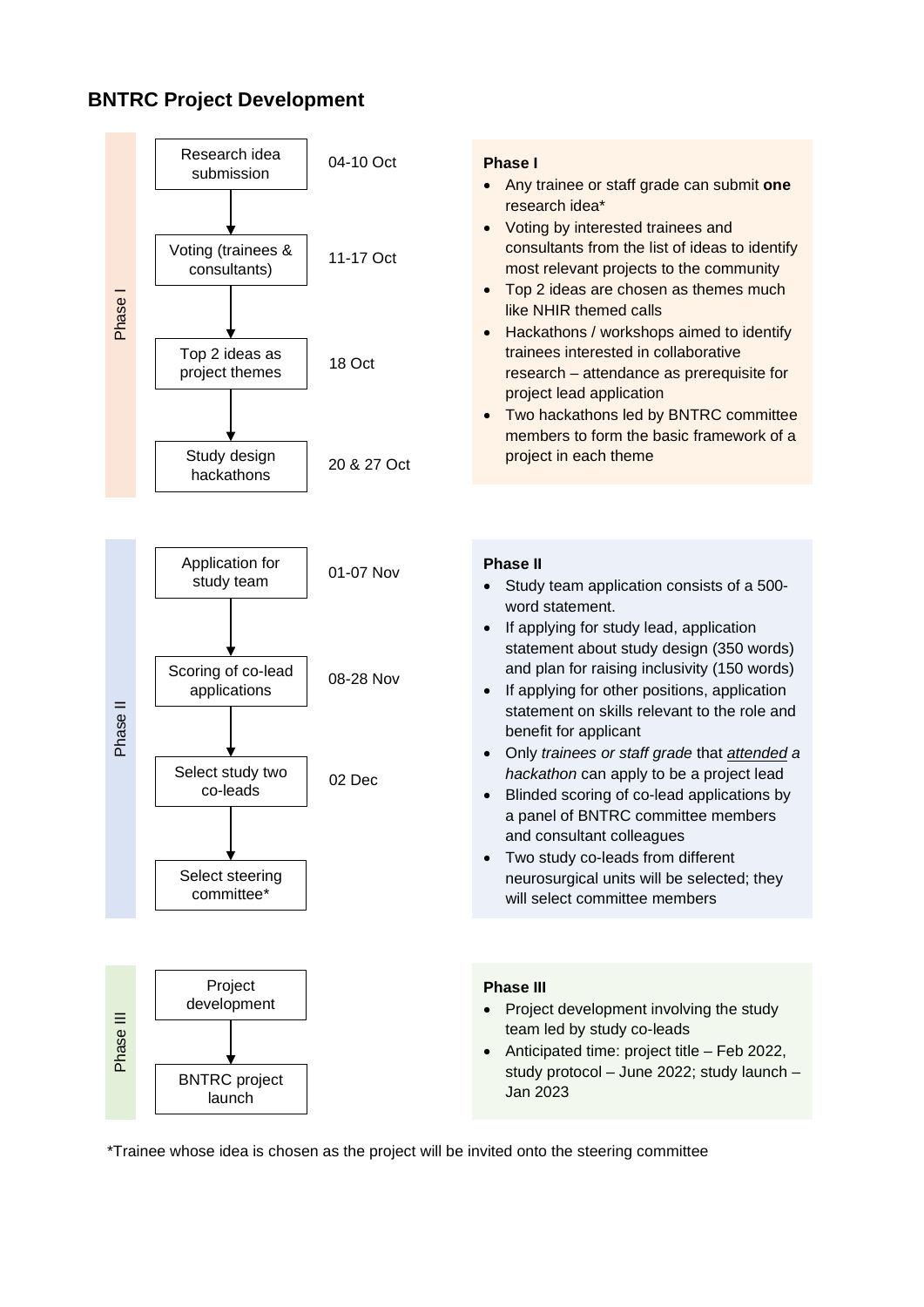## **Study team structure**



**Study co-leads**: They are responsible for developing and overseeing the entire study. They provide leadership in ideas generation, study planning, incorporating relevant input from study team, strategy of national collaboration, communication with stakeholders, and direction of project. These are most suitable for trainees who have participated in previous collaborative studies and can commit to the study over 2-3 years. These roles allow development of research leadership. **Patient & public involvement**: Project-specific individuals or groups that provide feedback on project from study development to dissemination of results. These are selected by the co-leads. **BNTRC support**: The BNTRC committee will assign a member or two who have been a steering committee member in previous BNTRC projects to support decision-making especially on practicalities about collaborative research. **Consultant support**: Study co-leads should select at least three consultants (consultants at unit of the study co-leads, an external clinical or academic consultant) to provide expert support to the study. It is advisable to invite member(s) of the SBNS academic committee members in the area of expertise. **Study team trainee members**: Study co-leads select study team members from blinded applications. These members should cover an addition of at least 3 other neurosurgical units. There is no upper limit of the number of study team members. This role is suitable for trainees who have participated in collaborative research as a collaborator and would like to contribute more to another study. Specific responsibilities are set by the co-leads. **Management and engagement support**: One trainee whose responsibilities are to keep track of internal project timelines and to engage collaborators and other stakeholders via project updates, social media, and other communications. Role suitable for trainee interested in understanding the research process more and in research engagement. **Statistician / clinical epidemiologist**: One trainee with demonstrable research experience in clinical epidemiological study and statistical analysis skills whose main responsibility is to advise co-leads on data management, statistical planning, and analytic procedures from a methodological perspective. This person will also support executing statistical analyses for the study.